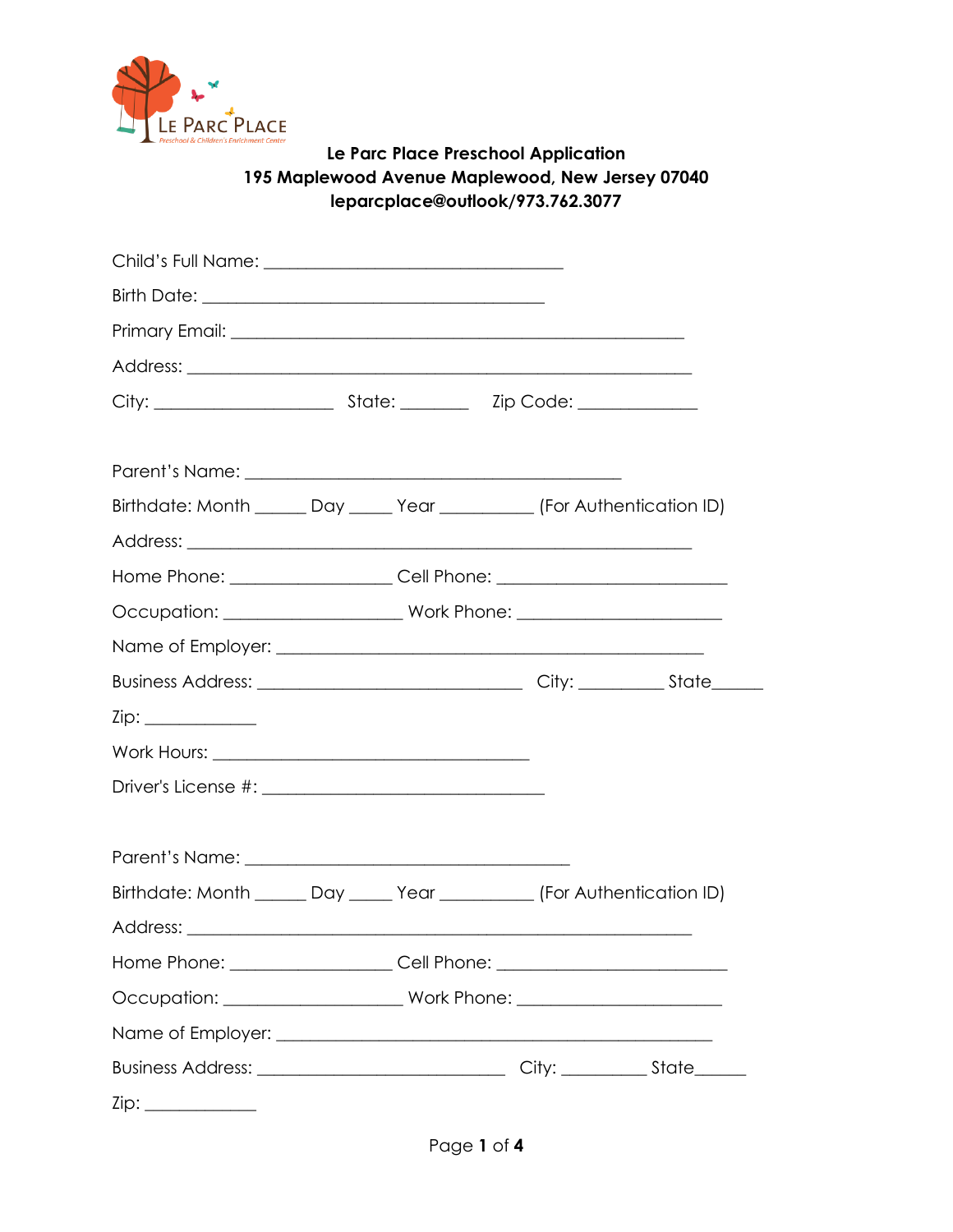

Work Hours: \_\_\_\_\_\_\_\_\_\_\_\_\_\_\_\_\_\_\_\_\_\_\_\_\_\_\_\_\_\_\_\_\_\_\_\_\_\_

Driver's License #: \_\_\_\_\_\_\_\_\_\_\_\_\_\_\_\_\_\_\_\_\_\_\_\_\_\_\_\_\_\_\_\_\_\_

Parent's Relationship:

\_\_\_\_ Married \_\_\_\_Co-habitating \_\_\_\_ Divorced \_\_\_\_ Separated \_\_\_\_ Widowed \_\_\_\_ Single

Parent/Guardian with legal custody (if applicable):

\_\_\_\_\_\_\_\_\_\_\_\_\_\_\_\_\_\_\_\_\_\_\_\_\_\_\_\_\_\_\_\_\_\_ It is helpful to furnish a copy of the divorce decree or custody agreement which will be kept in your child's file and all information will be confidential. Without a copy of the official papers, LPP staff may not be able to prevent your child from leaving with his/her non-custodial parent.

## **Emergency Contacts (Any individual other than parent or guardian that is within a 30 mile radius)**

| Home Phone: ____________________________                                          |  |
|-----------------------------------------------------------------------------------|--|
| Work Phone: _____________________________                                         |  |
| Please indicate which number is best for the hours that your child is in our care |  |
| (circle one): Home / Work                                                         |  |
|                                                                                   |  |
|                                                                                   |  |
|                                                                                   |  |
|                                                                                   |  |
|                                                                                   |  |
|                                                                                   |  |
| Please indicate which number is best for the hours that your child is in our care |  |
| (circle one): Home / Work                                                         |  |
| Relationship to Child: _______________________                                    |  |
|                                                                                   |  |
|                                                                                   |  |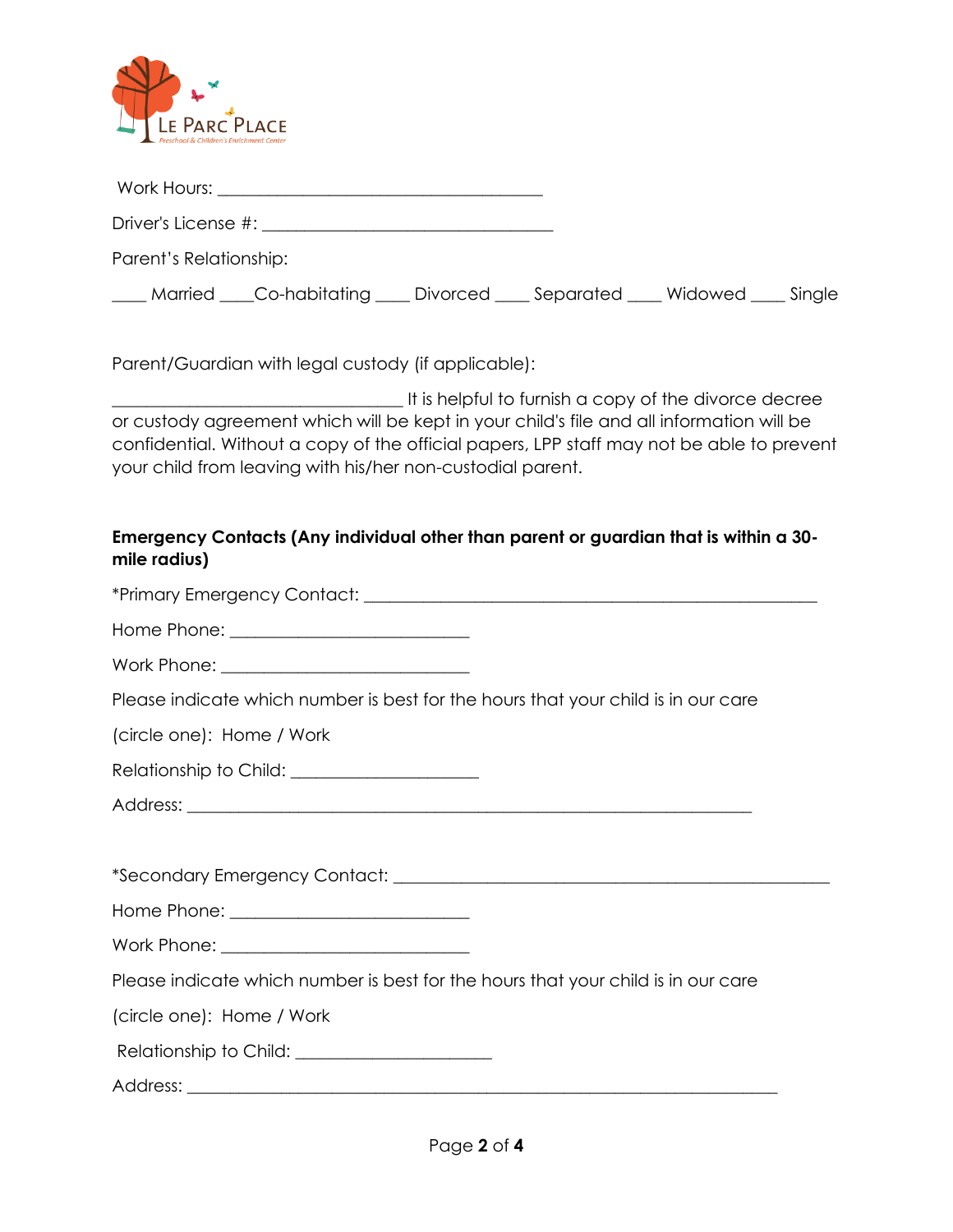

#### **Allergies / Special Needs or Instructions / Medications:**

**Other Household Members (names, ages, relationships):** 

\_\_\_\_\_\_\_\_\_\_\_\_\_\_\_\_\_\_\_\_\_\_\_\_\_\_\_\_\_\_\_\_\_\_\_\_\_\_\_\_\_\_\_\_\_\_\_\_\_\_\_\_\_\_\_\_\_\_\_\_\_\_\_\_\_

Household Members:

**Adults authorized to pick up my child. Please indicate the relationship to the child**.

\_\_\_\_\_\_\_\_\_\_\_\_\_\_\_\_\_\_\_\_\_\_\_\_\_\_\_\_\_\_\_\_\_\_\_\_\_\_\_\_\_\_\_\_\_\_\_\_\_\_\_\_\_\_\_\_\_\_\_\_\_\_\_\_\_\_\_\_\_\_\_\_\_\_\_\_\_\_\_\_\_\_\_\_

**\_\_\_\_\_\_\_\_\_\_\_\_\_\_\_\_\_\_\_\_\_\_\_\_\_\_\_\_\_\_\_\_\_\_\_\_\_\_\_\_\_\_\_\_\_\_\_\_\_\_\_\_\_\_\_\_\_\_\_\_\_\_\_\_\_\_\_\_\_\_\_\_\_\_\_\_\_**

**\_\_\_\_\_\_\_\_\_\_\_\_\_\_\_\_\_\_\_\_\_\_\_\_\_\_\_\_\_\_\_\_\_\_\_\_\_\_\_\_\_\_\_\_\_\_\_\_\_\_\_\_\_\_\_\_\_\_\_\_\_\_\_\_\_\_\_\_\_\_\_\_\_\_\_\_\_**

1. \_\_\_\_\_\_\_\_\_\_\_\_\_\_\_\_\_\_\_\_\_\_\_\_\_\_\_\_\_\_\_\_\_\_\_\_\_\_\_\_\_\_\_\_\_\_\_\_\_\_\_\_\_\_\_\_\_\_\_\_\_\_\_\_\_\_\_ 2. \_\_\_\_\_\_\_\_\_\_\_\_\_\_\_\_\_\_\_\_\_\_\_\_\_\_\_\_\_\_\_\_\_\_\_\_\_\_\_\_\_\_\_\_\_\_\_\_\_\_\_\_\_\_\_\_\_\_\_\_\_\_\_\_\_\_\_

Name of other school child attends (if applicable): \_\_\_\_\_\_\_\_\_\_\_\_\_\_\_\_\_\_\_\_\_\_\_\_\_\_\_\_

Phone: \_\_\_\_\_\_\_\_\_\_\_\_\_\_\_\_\_\_\_\_\_

**Physician's name and contact information**:

#### **Please note:**

**\* All immunizations records must be updated prior to your child's first day of school.** 

\_\_\_\_\_\_\_\_\_\_\_\_\_\_\_\_\_\_\_\_\_\_\_\_\_\_\_\_\_\_\_\_\_\_\_\_\_\_\_\_\_\_\_\_\_\_\_\_\_\_\_\_\_\_\_\_\_\_\_\_\_\_\_\_\_\_\_\_\_\_\_\_\_\_\_\_\_\_

**\* Le Parc Place is a Peanut Free School.** 

**Universal Health form/Immunization records:** 

**\_\_\_\_\_on file, \_\_\_\_\_complete, \_\_\_\_\_incomplete (For Office Use)** 

**I, \_\_\_\_\_\_\_\_\_\_\_\_\_\_\_\_\_\_\_\_\_\_\_\_\_\_\_\_\_\_\_\_\_\_, agree that the information listed above is accurate and LPP will not be held responsible if any situation occurs due to false information given.** 

**Parent/Guardian Signature: \_\_\_\_\_\_\_\_\_\_\_\_\_\_\_\_\_\_\_\_\_\_\_\_\_\_\_\_\_\_\_\_\_\_\_\_**